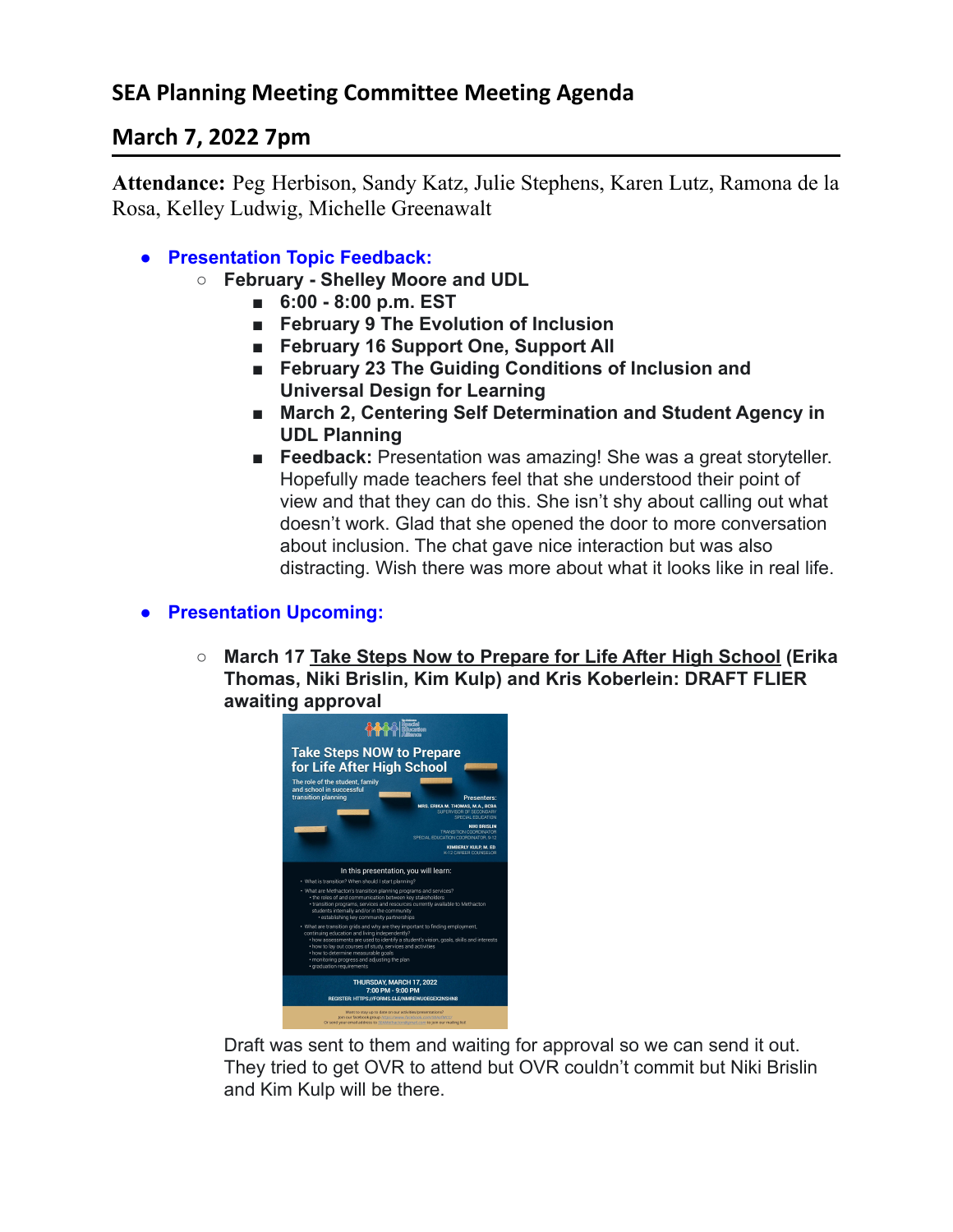- **○ April 20 (WEDNESDAY) Extended School Year (ESY) presented by Kathleen M. Metcalf, Managing Attorney of Special Education with Rafaelle & Associates, LLC. \*\*Confirmed for Wednesday, 4/20, 7-9pm, on Zoom (Peg)**
- **○ May 19 (THURSDAY) TBD Inclusion with Dr. Angstadt**
	- possibly include the teachers that went to the Shelley Moore presentations to have a conversation about that and how to support them

### **● Community Conversation with Dr. Zerbe:**

**○** Dr. Zerbe wants to do one with 2 SEA representatives in January - Postponed due to high cases of COVID- Any update on this? No update

### **● 2021-2022 Planning meeting and Presentation dates:**

- 7-9pm, via Zoom
- Survey for topics
- Possible presentation dates: 4/20, 5/19
- Planning committee meeting dates: 1/24, 2/28, 3/28, 5/2, 5/23, 6/27 - plan meeting at Evansburg Winery for Spring dates Let's select a date!- 5/23: Sarah will contact them to see if we can meet there on 5/23, 6-8ish
	- - received response with price quote is more expensive than we were planning on

#### **○ Spring Social Event (set a date, Kelley Ludwig)**

- **Yoga with Aim High -** Sandy will follow up with Kelley
	- try for 5/7, 5/14, or 5/15
- Possibly have the **end of year picnic** again but it might be too late for this year

#### **○ Inclusion (Full Circle) (confirm date in May?)**

■ Susan wants to come back to present about inclusion in the district and how it's going

#### **Additional possible topics:**

- **○ SS/SSDI/Waivers with Bruce H. Sham- Colleen**
- **○ Alternative treatments/therapies- possibly Theraplay speakers Peg**
- **○ Sensory integration/issues- Peg**
- **○ Wrap around services/ behavioral services**
- **○ Executive Function**
- **○ Ask the Attorneys possibly have Lily organize this again**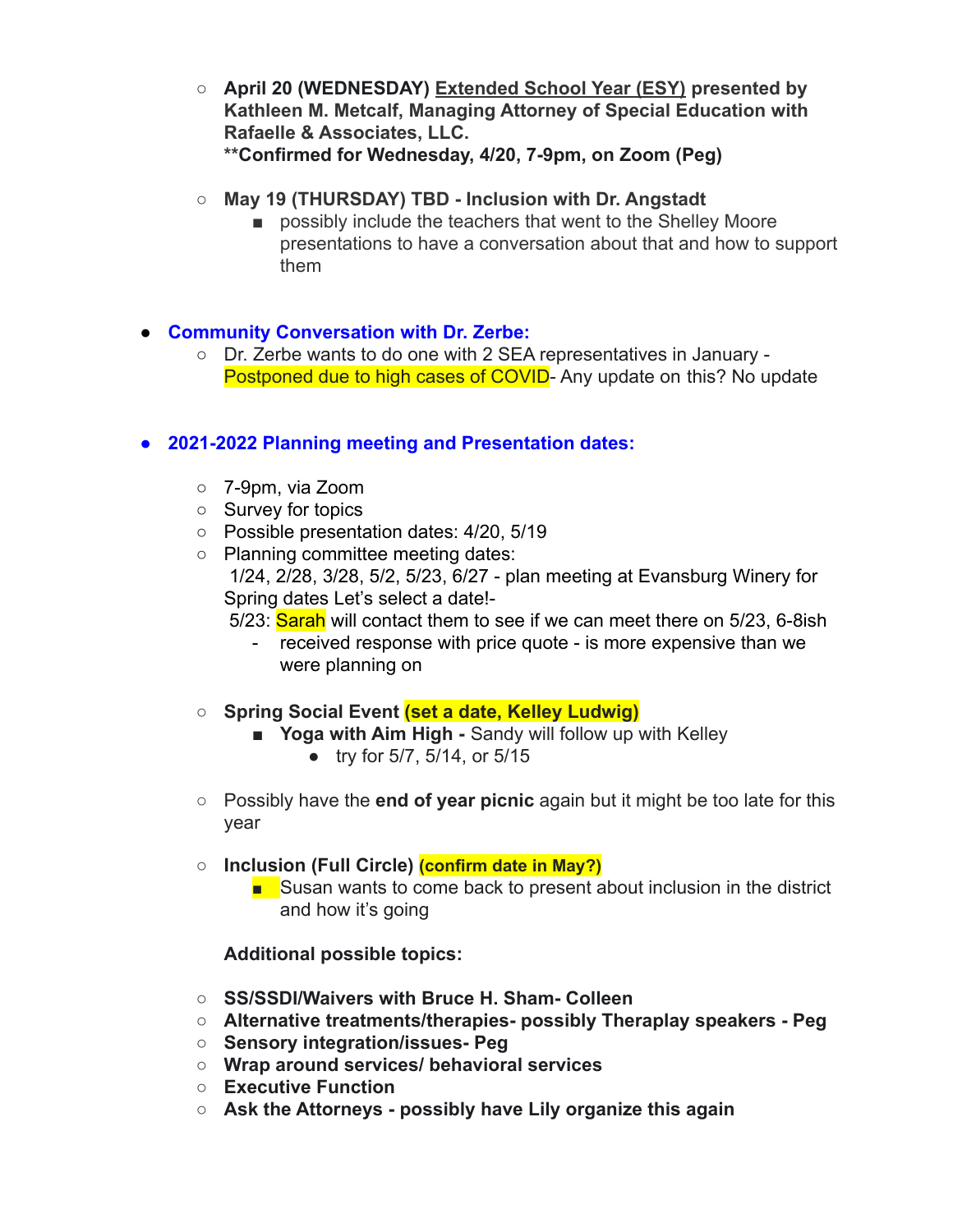- **○ Think college**
- **○ Healthy Relationships for special needs- Lynn Medley might know someone or Autism Society of America or Autism Speaks - Ramona**
	- Ramona has some names but wants to get more information-she will see if she can observe any of their presentations
- **○ Digitability- Ramona** a curriculum-based transition program that could be added at the high school- Sandy will pursue this with Dr. Angstadt
- **○ IEP basics PEAL?**
- **● Home and School Meeting coverage- talking points are sent out by Sandy and Peg**
	- **○ If no one at the school can attend your meeting, let the group know to see if someone else can cover it and be sure to share the talking points with the President and Corresponding Secretary**
	- **○ High school-**
		- **■ Sandy, Peg, Karen, Colleen, Ramona, Michelle, Reba**
		- **■ 2nd Thursday alternate am and pm option to Zoom**
	- **○ Arcola-**
		- **■ Kelley, Zenia**
		- **■ 2nd Thursday alternate am and pm**
	- **○ Skyview-**
		- **■ Kelley, Jodi, Reba**
		- **■ 1st Thursday all pm option to Zoom**
	- **○ Arrowhead-**
		- **■ Zenia -pm only, Leslie**
		- **■ 1st Monday- alternate am and pm**
	- **○ Eagleville-**
		- **■ Jodi, Sarah**
		- **■ 2nd Wednesday- alternate am and pm**
	- **○ Woodland**
		- **■ 1st Wednesday- all pm**
	- **○ Worcester-**
		- **■ Julie**
		- **■ 1st Wednesday all pm Zoom**

## **Updates:**

- **● Best Buddies**
	- **○ Graduation ideas -** purple Best Buddies sash at graduation for all members- follow up with Jessie Zimmerman on this - need to know how many seniors are in this year - Graduation has been set for 6/9/22
	- **○ Arcola best buddies?**
	- **○ Best Buddy walk???** supposed to be picking a different date because the Friendship walk is the same weekend as prom